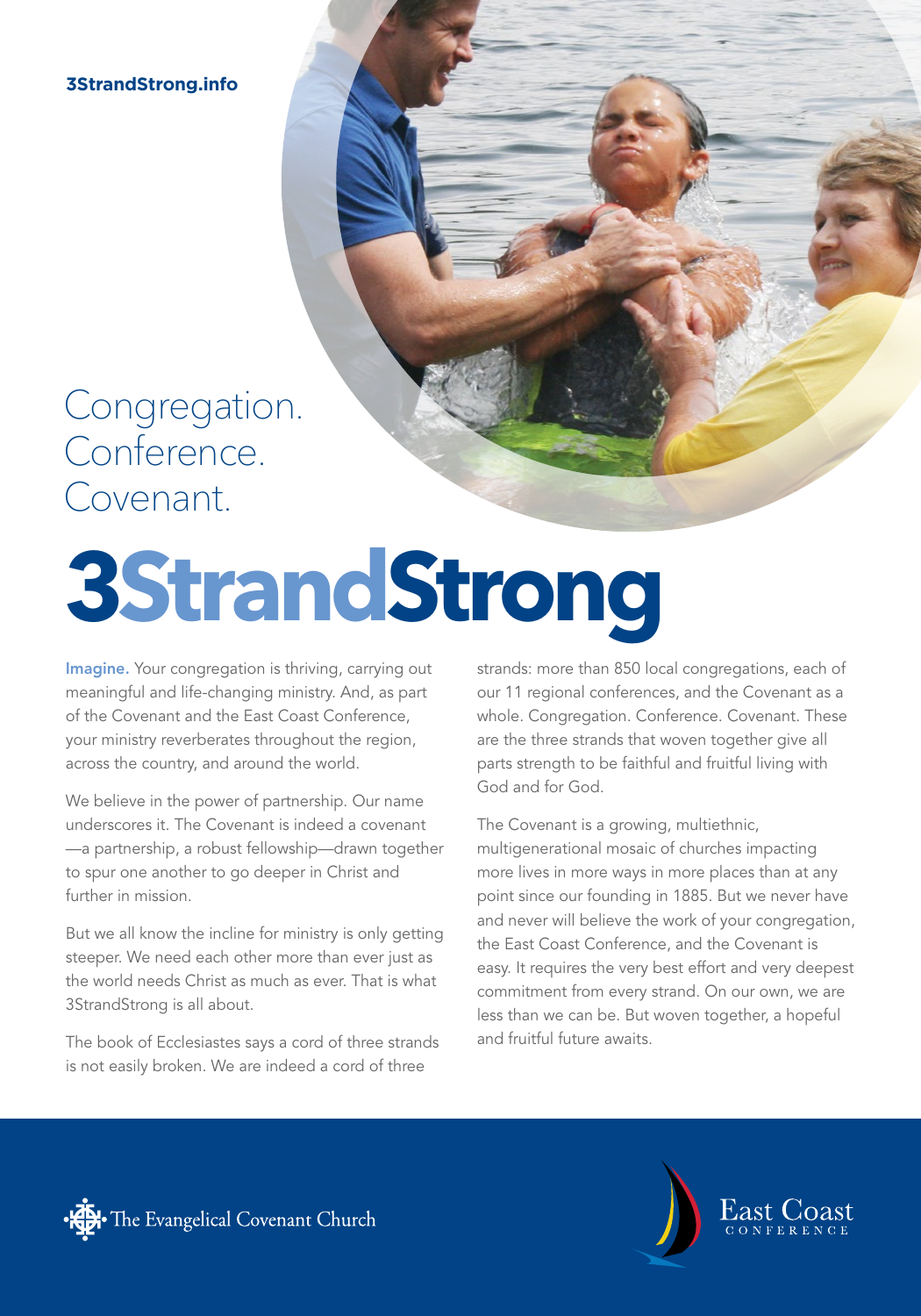**3StrandStrong.info**

## The **Opportunity**

The overarching mission of the Covenant is to partner together to see more disciples among more populations in a more caring and just world. To accomplish that, we pursue five mission priorities: start and strengthen churches, make and deepen disciples, develop leaders, love mercy do justice, and serve globally. In the East Coast Conference, we give particular attention to the first four priorities on a regional scale.

*We believe the local church is God's basic strategy for reaching the world. And so the aim of the East Coast Conference and Covenant is clear: to serve our churches and unite our churches in service together.*



### You help us serve every church, including your own, through:

- Vitality resources to evaluate and plan for a healthy, missional future
- Clergy who are continually growing as competent servant leaders
- Events and resources for the discipleship of children, youth, and adults
- Resources and training for impacting your community through evangelism and community transformation

### You help us unite every church in service together, including your own, through:

- International partnerships in 40 countries around the world, where we work alongside national leaders to advance our shared mission priorities globally
- Church planting throughout the United States and Canada
- Community transformation ministries in affordable housing, low-income medical clinics, immigration services, senior housing, and comprehensive educational, residential, and therapeutic services for children, youth and adults with developmental disabilities through Ädelbrook, Inc.

### As a result of this partnership, in the next five years we envision:

- Sending 50 new missionaries
- 125 new congregations in the United States and Canada, of which 30 will be in our conference
- 50,000 new followers of Christ, of which 5,000 will be in our conference
- 500 newly credentialed clergy
- 125 neighborhood transformation initiatives in local churches and communities
- Consultation to navigate important processes such as pastoral searches
- Practical resources for ministry development
- Employee benefit programs
- Loan programs for land and facility projects







GARY WALTER President

HOWARD BURGOYNE Superintendent





- Every congregation walking toward a healthy, missional future
- Every pastor engaged in personal and professional pathways of healthy missional leadership
- Every lay leader resourced with accessible materials and training events